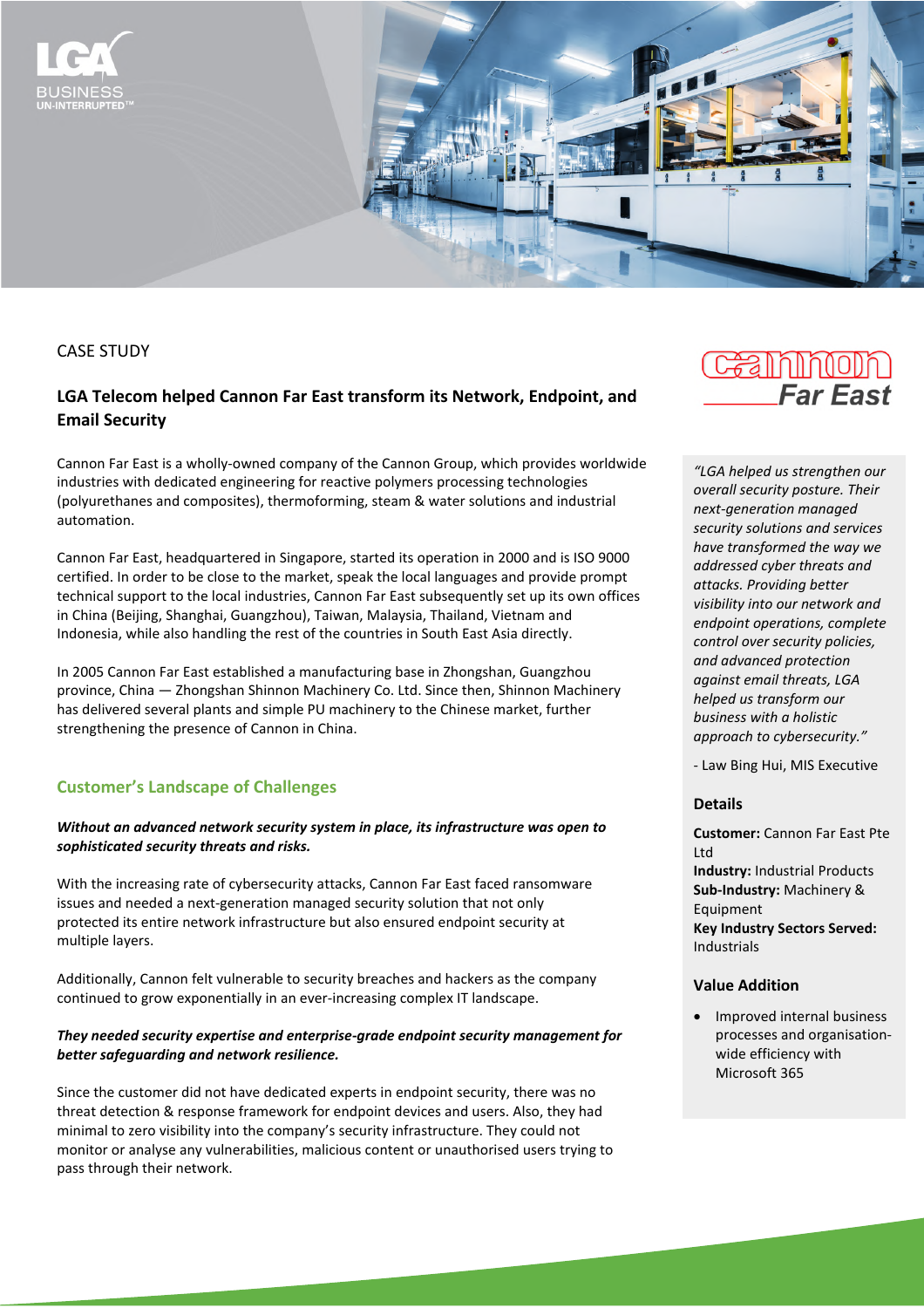The anti-virus solution customer was using did not provide complete control over endpoint security.

Earlier, Cannon Far East used different security solutions for server and client PCs, Trend Micro Server Protection for servers and NetShield anti-virus for client PCs. It therefore became difficult for the customer to get timely and dedicated support from two different vendors.

Since a local on-premise management server in Singapore managed the anti-virus solution, limited VPN bandwidth and offline unavailability led to maintenance issues and increased security vulnerabilities. Moreover, the anti-virus solution used an old signaturebased technology to detect viruses, making servers and client PCs vulnerable to zero-day ransomware/malware and non-malware advanced attacks.

#### *Email accessibility was also a significant concern.*

The customer had its on-premise email server that allowed the workforce to connect and access their business email. However, the users had to configure a VPN in order to connect to the email server (set up in the Singapore office), which made email accessibility very inefficient.

## **LGA's Next-Generation Solutions**

LGA provided a comprehensive suite of managed security solutions to Cannon Far East for end-to-end protection of its network infrastructure, endpoint devices, and email system.

### **NetDefense Dual-Core (NDDC) Solution for Next-Generation Managed Network Security**

LGA implemented its NetDefense Dual-Core solution across Cannon Far East's infrastructure for comprehensive network •security, eliminating service or operational outages at all times. NDDC operates with one firewall, one switch, two routers, and two internet connectivity links (dual source), backed up by LGA's robust Security Operations Centre (SOC). This ensure full network redundancy as two different telco infrastructure is used to avoid a single point of failure.

\_\_\_\_\_\_\_\_\_\_\_\_\_\_\_\_\_\_\_\_\_\_\_\_\_\_\_\_\_\_\_\_\_\_\_\_\_\_\_\_\_\_\_\_\_\_\_\_\_\_\_\_\_\_\_\_\_\_\_\_\_\_\_\_\_\_\_\_\_\_\_\_\_\_\_\_\_\_\_\_\_\_\_\_\_\_\_\_\_\_\_\_\_\_\_\_\_\_\_\_\_\_\_\_\_\_\_\_\_\_\_\_\_\_\_\_\_\_\_\_\_\_\_\_\_\_\_\_\_

LGA executed the entire process end-to-end, from the solution setup to its implementation into the customer's existing systems.

#### **LGA Endpoint Standard Solution for Multi-Layered Protection**

LGA's VMWare Endpoint Standard (formerly known as CB Defense) was set up and integrated into Cannon Far East's IT ecosystem for both server and client PC protections.

The cloud-managed solution provided the customer with 24/7 endpoint security protection, monitoring services, including threat analysis, security events log management, proactive alerting and response to potential breaches. With VMWare Endpoint Standard in place, LGA's team monitored user activities to identify suspicious or unusual activities and alerted the customer before the user could perform any unauthorised software installation or updates in their devices. For example, if a user downloaded any illegal software, the IT head or admin was immediately notified.

Additionally, Endpoint Standard's next-generation anti-virus (NGAV) employed file reputation and heuristics, machine learning and behavioural analysis models to investigate endpoint activities and block malicious attacks before they could breach the customer's critical systems.

LGA also backed Cannon Far East's security framework by implementing AI-powered Fortinet FortiSandBox to safeguard the business from ransomware, rapidly evolving zero-day vulnerabilities, crypto-malware, and more.

- Easy collaboration led to enhanced user productivity as the remote workforce could access emails and data from anywhere, everywhere
- LGA's comprehensive, 24×7 support proactively resolved all the tickets related to service inquiries and technical issues

#### **Solutions**

- NetDefense Dual Core (NDDC)
- VMWare Endpoint Standard
- Fortinet FortiSandbox
- Microsoft 365 & Advanced Threat Protection